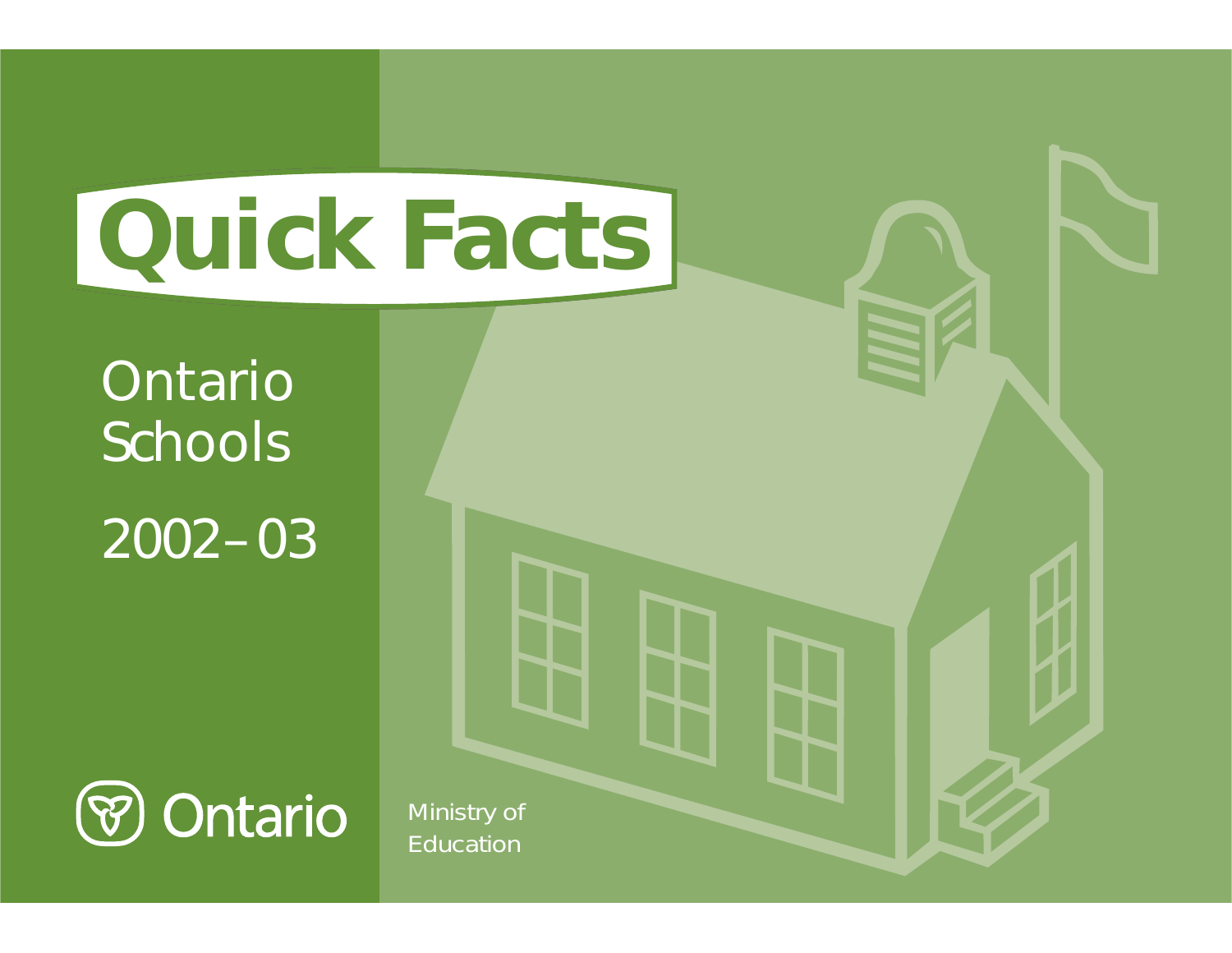The following information is based on 2002–03 data reported by schools, district school boards, and school authorities. Unless otherwise specified, the information refers to Ontario's publicly funded elementary and secondary schools.

|                               | <b>Elementary</b> | <b>Secondary</b> | <b>Total</b> |
|-------------------------------|-------------------|------------------|--------------|
| <b>Public Schools</b>         |                   |                  |              |
| <b>Male</b>                   | 502 662           | 262 351          | 765 013      |
| Female                        | 472 192           | 243 157          | 715 349      |
| <b>Total</b>                  | 974 854           | 505 508          | 1 480 362    |
| <b>Roman Catholic Schools</b> |                   |                  |              |
| <b>Male</b>                   | 241 573           | 103 085          | 344 658      |
| Female                        | 234 714           | 105 206          | 339 920      |
| <b>Total</b>                  | 476 287           | 208 291          | 684 578      |
| <b>All Schools</b>            |                   |                  |              |
| <b>Male</b>                   | 744 235           | 365 436          | 1 109 671    |
| Female                        | 706 906           | 348 363          | 1 055 269    |
| <b>Total</b>                  | 1 451 141         | 713 799          | 2 164 940    |

## **Enrolment, 2002–03** \*

\*Excludes students in Provincial Schools and in care, treatment, and correctional facilities.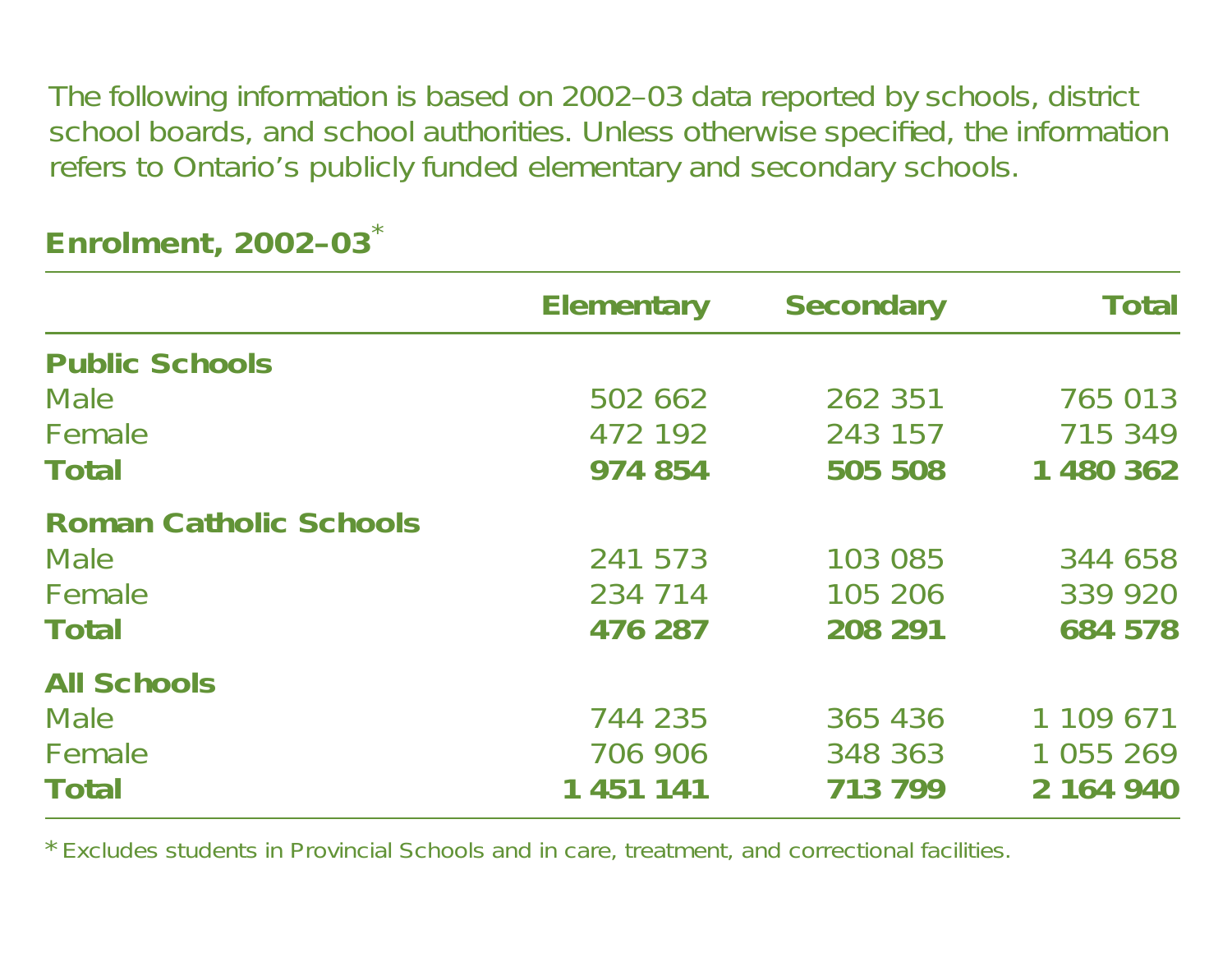#### Teachers and Administrators in Schools – Full-Time Equivalent (FTE), 2002–03\*

|                                                                       | Elementary                         | Secondary                         | Total                                |
|-----------------------------------------------------------------------|------------------------------------|-----------------------------------|--------------------------------------|
| <b>Teachers and Administrators (FTE)</b>                              |                                    |                                   |                                      |
| <b>Public School Boards</b><br><b>Male</b><br>Female                  | 11 088.84<br>40 021.08             | 14 662.76<br>16 003.36            | 25 751.60<br>56 024.44               |
| <b>Roman Catholic School Boards</b><br><b>Male</b><br>Female<br>Total | 5 204.92<br>20 138.12<br>76 452.96 | 6 455.20<br>6 828.00<br>43 949.32 | 11 660.12<br>26 966.12<br>120 402.28 |
| <b>Positions Held</b>                                                 |                                    |                                   |                                      |
| Principals and vice-principals<br>Percentage female                   | 5 319.00<br>60.0%                  | 1 903.68<br>44.4%                 | 7 222.68<br>55.9%                    |
| Department heads<br>Percentage female                                 | 312.00<br>66.8%                    | 7 888.72<br>47.8%                 | 8 200.72<br>48.5%                    |
| <b>Classroom and other teachers</b><br>Percentage female              | 70 821.96<br>80.1%                 | 34 156.92<br>53.3%                | 104 978.88<br>71.4%                  |

\*Data are not comparable with those published in Quick Facts prior to 2000–01 owing to <sup>a</sup> change in methodology: data now represent the computed FTE of active full- and part-time teachers and administrators *excluding those on leave*, rather than headcounts of full-time staff *including those on leave*. Data exclude teachers and administrators in Provincial Schools and care, treatment, and correctional facilities.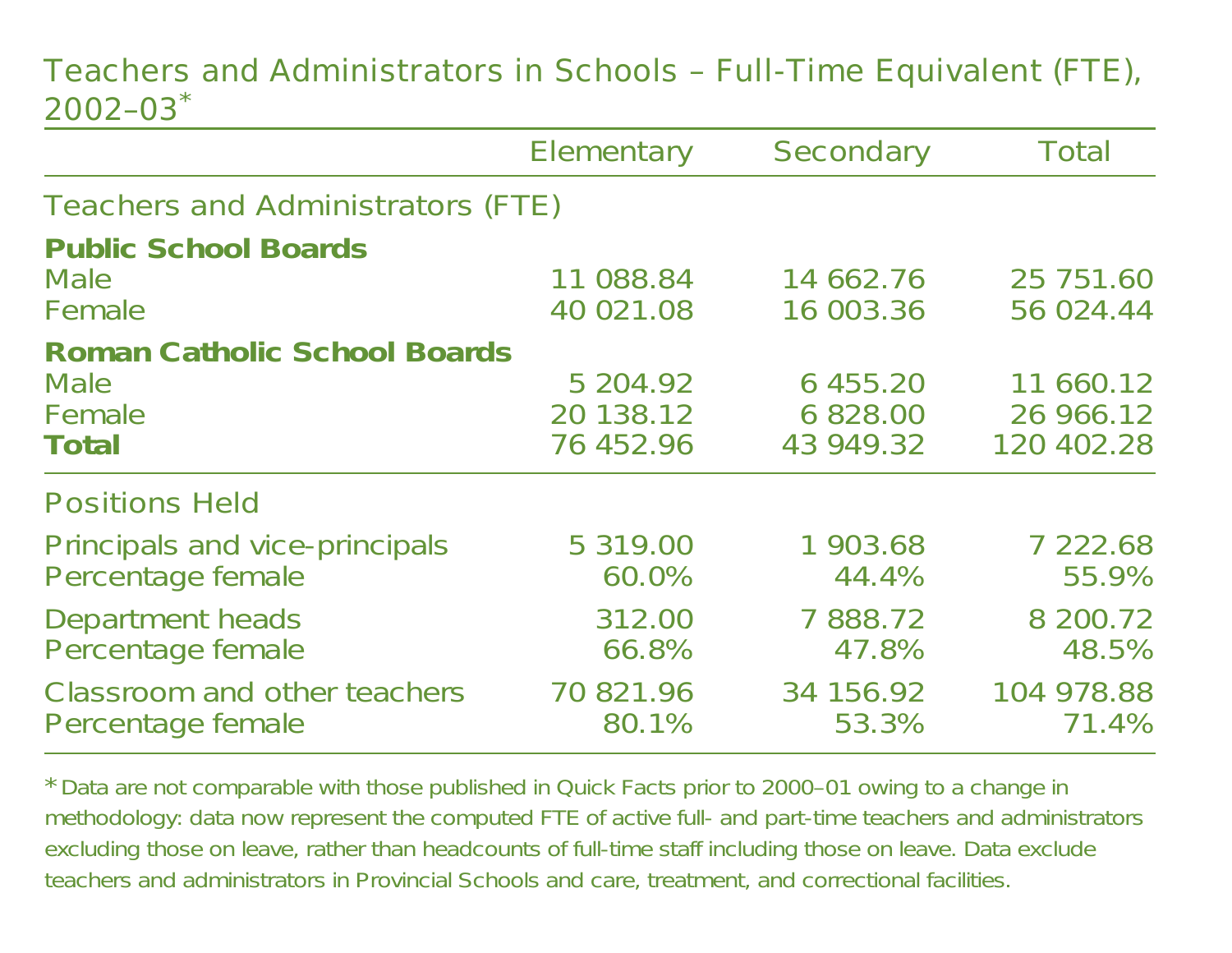#### **Number of Schools, 1992–93 and 1998–99 to 2002–03** \*

|                       | 1992-93 | 1998-99 | 1999-2000 | $2000 - 01$ | $2001 - 02$ | $2002 - 03$ |
|-----------------------|---------|---------|-----------|-------------|-------------|-------------|
| <b>Elementary</b>     |         |         |           |             |             |             |
| Public                | 2615    | 2 5 6 8 | 2 5 7 7   | 2 5 7 3     | 2 5 8 2     | 2 5 8 8     |
| Roman Catholic        | 1 3 4 3 | 1 380   | 1 3 9 3   | 1 3 9 0     | 1 387       | 1 3 8 3     |
| Total                 | 3 9 5 8 | 3 9 4 8 | 3 9 7 0   | 3 9 6 3     | 3 9 6 9     | 3 9 7 1     |
| <b>Secondary</b>      |         |         |           |             |             |             |
| <b>Public</b>         | 595     | 588     | 596       | 601         | 604         | 606         |
| Roman Catholic        | 201     | 221     | 224       | 229         | 235         | 242         |
| Total                 | 796     | 809     | 820       | 830         | 839         | 848         |
| <b>Total</b>          |         |         |           |             |             |             |
| Public                | 3 2 1 0 | 3 1 5 6 | 3 1 7 3   | 3 1 7 4     | 3 1 8 6     | 3 1 9 4     |
| <b>Roman Catholic</b> | 1 544   | 1 601   | 1617      | 1619        | 1622        | 1 6 2 5     |
| Total                 | 4 7 5 4 | 4 7 5 7 | 4 7 9 0   | 4793        | 4 808       | 4819        |

\*Excludes Provincial Schools and care, treatment, and correctional facilities.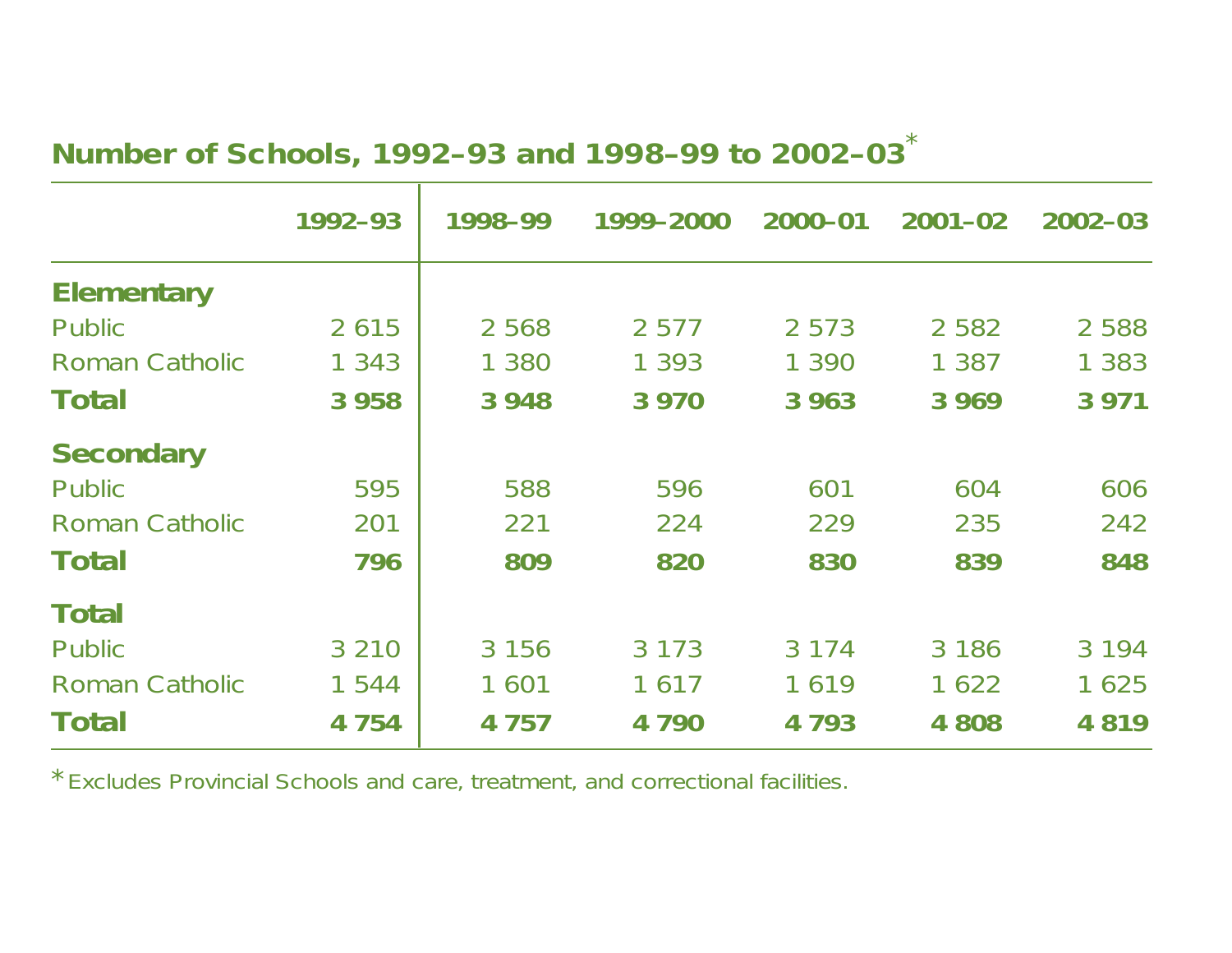|                |                       | Roman                   |           |
|----------------|-----------------------|-------------------------|-----------|
| Grade          | <b>Public Schools</b> | <b>Catholic Schools</b> | Total     |
| <b>JK</b>      | 76 956                | 39 348                  | 116 304   |
| K              | 87 690                | 42 646                  | 130 336   |
|                | 95 876                | 46 571                  | 142 447   |
| $\overline{2}$ | 98 955                | 49 007                  | 147 962   |
| $\overline{3}$ | 99 882                | 49 445                  | 149 327   |
| $\overline{4}$ | 99 547                | 50 058                  | 149 605   |
| 5              | 102 534               | 50 674                  | 153 208   |
| 6              | 103 744               | 49 931                  | 153 675   |
| 7              | 105 095               | 50 167                  | 155 262   |
| 8              | 104 575               | 48 440                  | 153 015   |
| Total          | 974 854               | 476 287                 | 1 451 141 |

#### **Enrolment by Grade in Elementary Schools, 2002–03** \*

\*Excludes students in Provincial Schools and in care, treatment, and correctional facilities.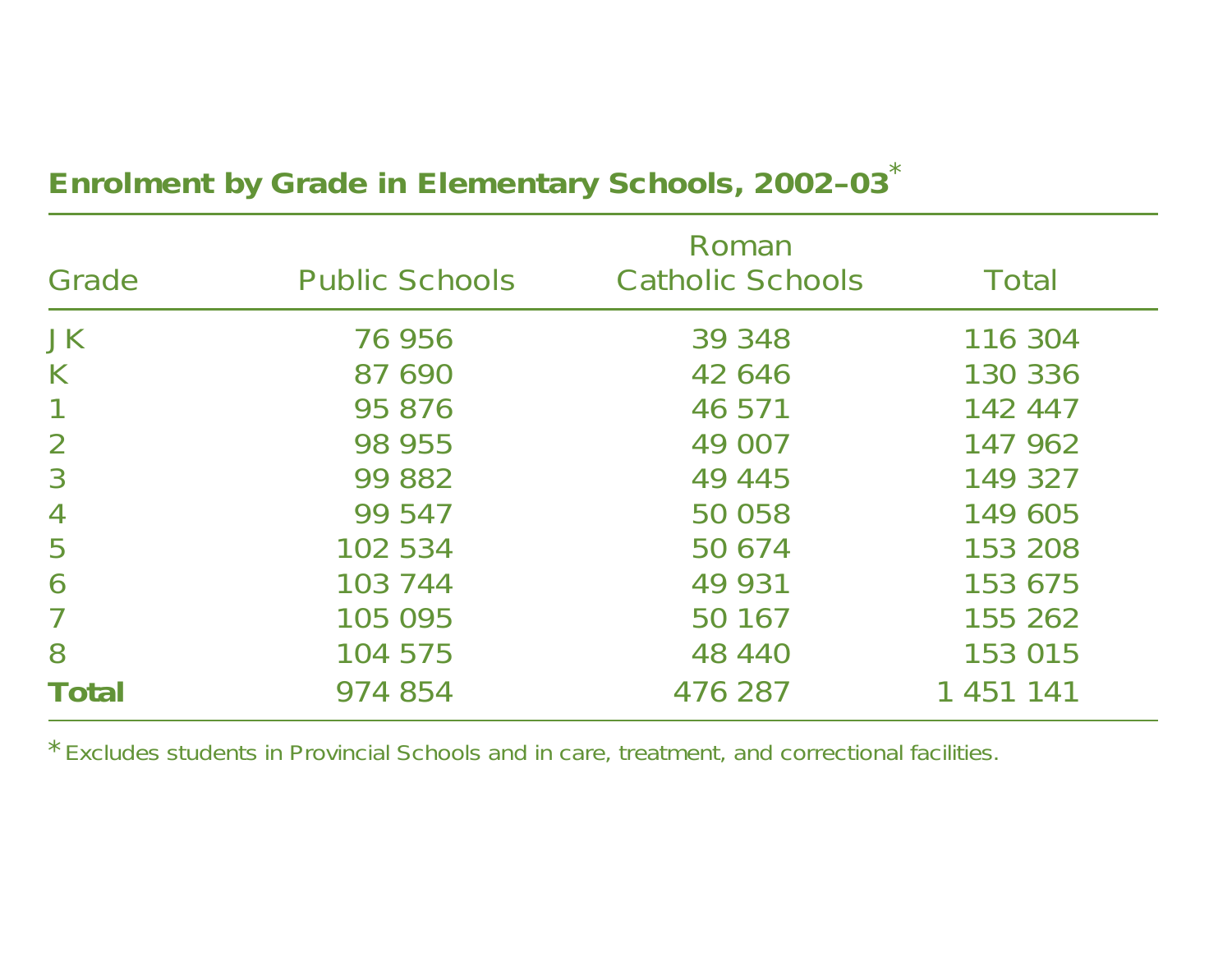#### Elementary and Secondary School Enrolment, 1992–93 and 1998–99 to 2002–03 \*

|                   | 1992-93   | 1998-99   | 1999-2000 | 2000-01   | $2001 - 02$         | 2002-03                   |
|-------------------|-----------|-----------|-----------|-----------|---------------------|---------------------------|
| <b>Elementary</b> |           |           |           |           |                     |                           |
| Public            | 868 546   | 943 406   | 953 694   | 958 489   | 971 030             | 974 854                   |
| Roman Catholic    | 438 766   | 470 380   | 473 664   | 476 256   | 477 240             | 476 287                   |
| Total             | 1 307 312 | 1 413 786 | 1 427 358 | 1 434 745 | 1 448 270           | 1 451 141                 |
| <b>Secondary</b>  |           |           |           |           |                     |                           |
| Public            | 537 020   | 505 796   | 507 595   | 508 041   | 509 063             | 505 508                   |
| Roman Catholic    | 164 409   | 192 040   | 196 673   | 200 813   | 205 775             | 208 291                   |
| Total             | 701 429   | 697836    | 704 268   | 708 854   | 714 838             | 713 799                   |
| <b>Total</b>      |           |           |           |           |                     |                           |
| Public            | 1 405 566 | 1 449 202 | 1 461 289 | 1 466 530 | 1 480 093           | $\overline{1}$<br>480 362 |
| Roman Catholic    | 603 175   | 662 420   | 670 337   | 677 069   | 683 015             | 684 578                   |
| Total             | 2 008 741 | 2 111 622 | 2 131 626 | 2 143 599 | 2 163 108 2 164 940 |                           |

\*Excludes students in Provincial Schools and in care, treatment, and correctional facilities.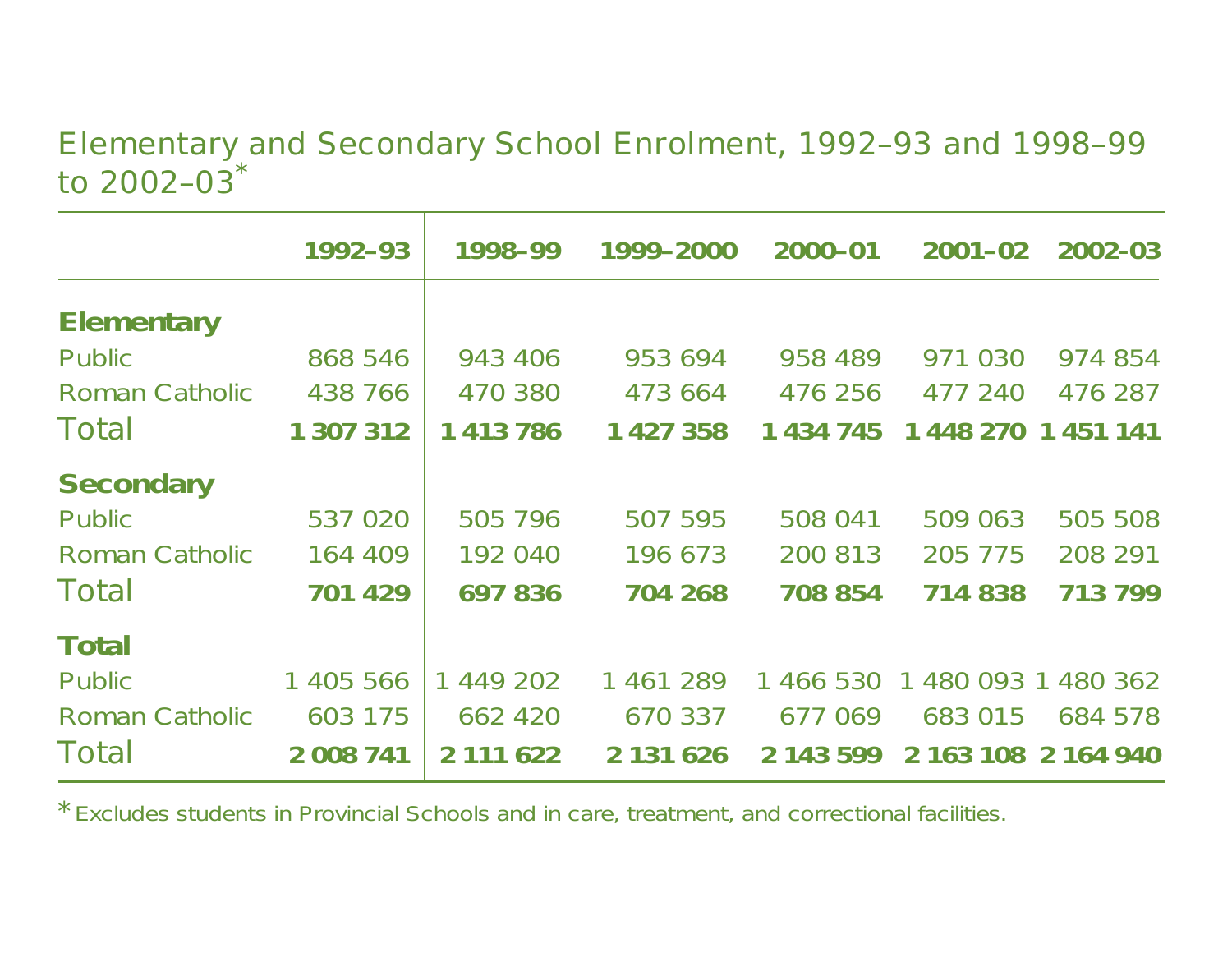#### **Enrolment in French-Language Units, 1992–93 and 1998–99 to 2002–03**

|                   |                |        | $1992 - 93$   $1998 - 99*1999 - 2000^*$ 2000-01** 2001-02 2002-03 |        |               |
|-------------------|----------------|--------|-------------------------------------------------------------------|--------|---------------|
| <b>Elementary</b> | 69 283 67 720  | 67 744 | 67 564                                                            |        | 67 748 67 445 |
| Secondary         | 28 394 26 164  | 26 106 | 25 7 7 1                                                          | 25 090 | 24 906        |
| Total             | $97677$ 93 884 | 93 850 | 93 335                                                            | 92 838 | 92 351        |

\*Data for these years have been revised to be comparable with those given for 2001–02. French enrolment in "mixed schools" has been excluded, as such schools have ceased to exist. \*\*Data for 2000–01 have been revised to correct <sup>a</sup> school classification problem.

#### **Number of Private Schools, 1992–93 and 1998–99 to 2002–03** \*

|                              | 1992-93 | 1998-99 | 1999-2000 | $2000 - 01$ | $2001 - 02$ | $2002 - 03$ |
|------------------------------|---------|---------|-----------|-------------|-------------|-------------|
| Elementary                   | 335     | 403     | 436       | 453         | 466         | 487         |
| Secondary                    | 51      | 74      | 75        | 80          | 87          | 106         |
| Combined**                   | 140     | 228     | 211       | 210         | 213         | 222         |
| <b>Total</b>                 | 526     | 705     | 722       | 743         | 766         | 815         |
| Included above:              |         |         |           |             |             |             |
| <b>First Nations schools</b> |         | 27      | 31        | 30          | 27          | 28          |
| Overseas schools             |         | 12      |           | 13          | 13          | 18          |

\*Includes First Nations and overseas secondary and combined schools. Elementary-level First Nations and overseas schools do not report to the ministry.

\*\*"Combined schools" offer both elementary and secondary education.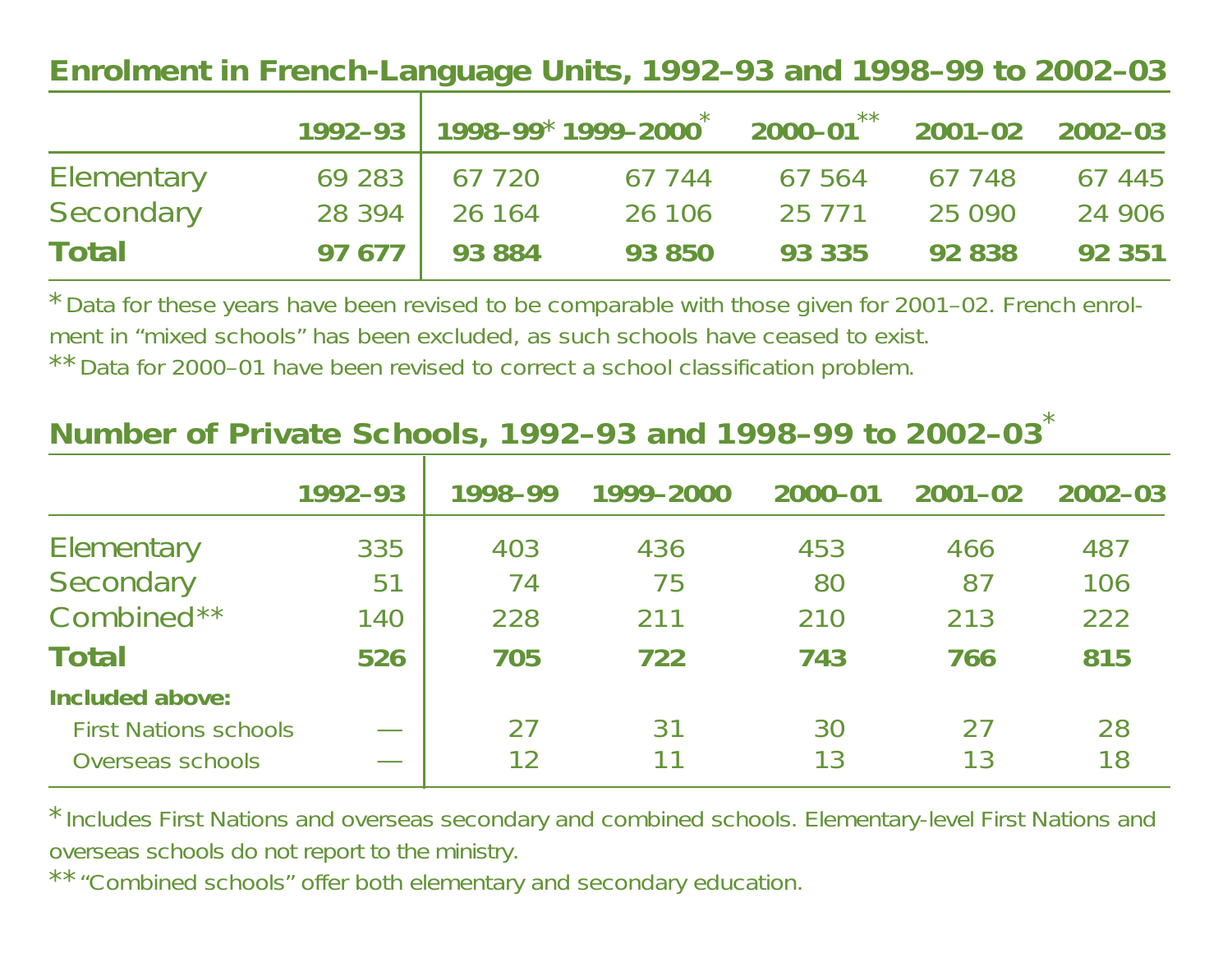| Grade                           | <b>Public Schools</b> | Roman<br><b>Catholic Schools</b> | Total   |
|---------------------------------|-----------------------|----------------------------------|---------|
| Pre-Grade 9                     | 2 3 7 8               | 499                              | 2 8 7 7 |
| Grade 9                         | 111 925               | 47 441                           | 159 366 |
| Grade 10                        | 112 710               | 46 204                           | 158 914 |
| Grade 11                        | 110 747               | 44 255                           | 155 002 |
| Grade 12: No OACs <sup>**</sup> | 93 180                | 41 127                           | 134 307 |
| Grade 12: 1-5 OACs              | 31 394                | 11 803                           | 43 197  |
| Grade 12: 6+ OACs**             | 35 669                | 15 654                           | 51 323  |
| Age $21+$                       | 7 5 0 5               | 1 3 0 8                          | 8 8 1 3 |
| Total                           | 505 508               | 208 291                          | 713 799 |

## Enrolment by Grade in Secondary Schools, 2002-03<sup>\*</sup>

\*Excludes students in Provincial Schools and in care, treatment, and correctional facilities.

\*\*In 2002-03, the year of the "double cohort", boards did not consistently report data regarding enrolment in Grade 12 and OACs; however, the *combined* enrolment for these three categories is correct.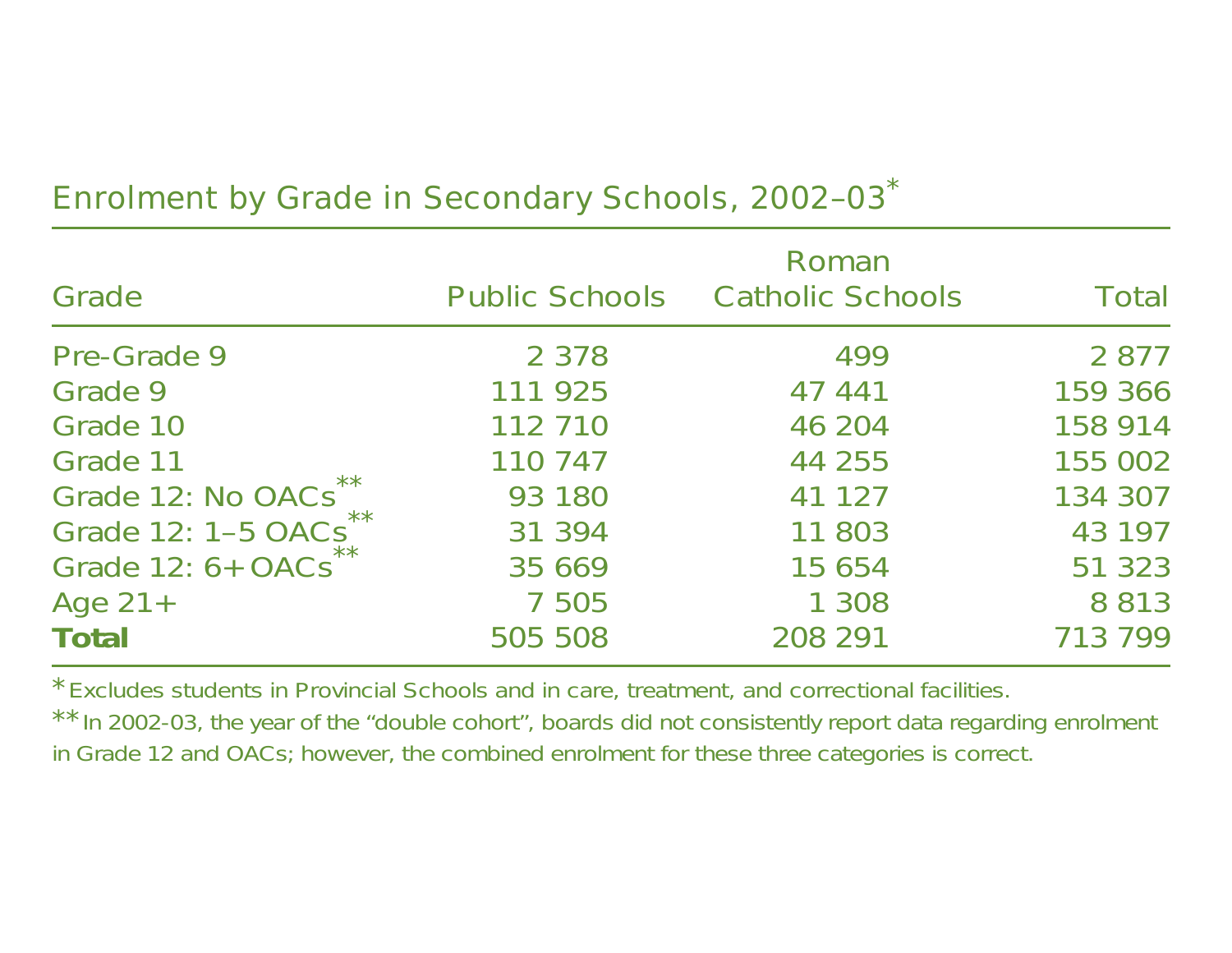#### **Teachers and Administrators in Schools – Full-Time Equivalent (FTE), 1998–99 to 2002–03**\*

|                                    | 1998-99   | 1999-2000 |              | $2000 - 01**$ 2001-02   | 2002-03          |
|------------------------------------|-----------|-----------|--------------|-------------------------|------------------|
| <b>Positions Held - Elementary</b> |           |           |              |                         |                  |
| Principals and vice-principals     | 5 5 28.24 | 5 450.24  | 5 396.24     | 5 361.60                | 5 319.00         |
| Percentage female                  | 55.2%     | 56.2%     | 58.2%        | 59.4%                   | 60.0%            |
| Department heads                   | 545.92    | 441.16    | 393.84       | 360.72                  | 312.00           |
| Percentage female                  | 66.9%     | 70.0%     | 69.9%        | 69.4%                   | 66.8%            |
| Classroom and other teachers       | 68 948.56 | 68 837.72 | 686.24<br>70 | 324.76 70<br>70         | 821.96           |
| Percentage female                  | 79.1%     | 79.4%     | 79.5%        | 80.0%                   | 80.1%            |
| <b>Positions Held - Secondary</b>  |           |           |              |                         |                  |
| Principals and vice-principals     | 1924.28   | 1 859.52  | 1 877.12     | 1892.16                 | 1 903.68         |
| Percentage female                  | 39.7%     | 40.6%     | 42.7%        | 43.1%                   | 44.4%            |
| Department heads                   | 8 397.08  | 7 686.92  | 7 316.32     | 412.08<br>$\mathcal{I}$ | 7888.72          |
| Percentage female                  | 43.4%     | 44.8%     | 45.5%        | 46.4%                   | 47.8%            |
| Classroom and other teachers       | 33 039.52 | 34 062.64 | 34 614.80    | 34                      | 477.44 34 156.92 |
| Percentage female                  | 51.4%     | 51.7%     | 52.7%        | 53.0%                   | 53.3%            |

\*Data represent the computed FTE of active full- and part-time teachers and administrators *excluding those on leave* rather than headcounts of *only* full-time staff *including those on leave*. Data from 1998–99 and 1999–2000 have been recalculated on an FTE basis to be comparable with later data. Data exclude teachers and administrators in Provincial Schools and care, treatment, and correctional facilities. \*\*Data have been updated since their original publication.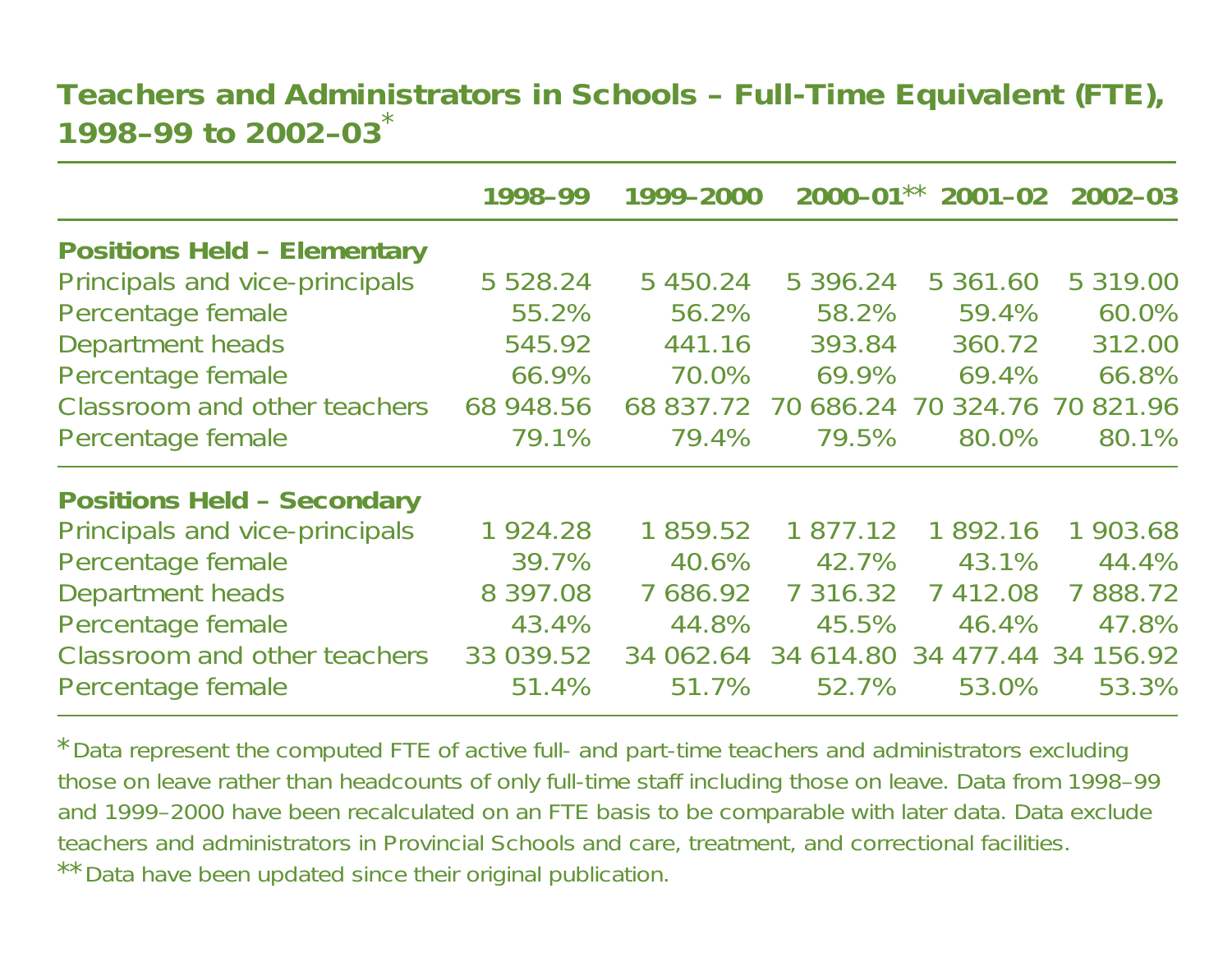#### **Private School Enrolment, 1992–93 and 1998–99 to 2002–03** \*

|                         | 1992-93 |          | 1998-99 1999-2000 | $2000 - 01$ | $2001 - 02$ | $2002 - 03$ |
|-------------------------|---------|----------|-------------------|-------------|-------------|-------------|
| <b>Male Enrolment</b>   |         |          |                   |             |             |             |
| Elementary              | 19 207  | 21 0 79  | 25 211            | 26 4 9 2    | 26 7 26     | 27 643      |
| Secondary               | 4 3 2 8 | 4 9 5 1  | 5 5 8 4           | 6 2 4 8     | 6 6 2 6     | 8 2 8 6     |
| Combined**              | 14 214  | 20 4 8 2 | 22 931            | 24 307      | 25 0 91     | 27 233      |
| Total                   | 37 749  | 46 512   | 53 7 26           | 57 047      | 58 443      | 63 132      |
| <b>Female Enrolment</b> |         |          |                   |             |             |             |
| Elementary              | 17 682  | 19 749   | 23 283            | 24 671      | 25 192      | 25 7 7 0    |
| Secondary               | 3 6 2 4 | 5 0 9 7  | 5466              | 6 1 2 9     | 6 2 1 1     | 7 603       |
| Combined**              | 13 0 21 | 19 24 2  | 20 4 9 5          | 22 057      | 22 807      | 24 912      |
| Total                   | 34 327  | 44 088   | 49 244            | 52 857      | 54 210      | 58 285      |
| <b>Total Enrolment</b>  |         |          |                   |             |             |             |
| Elementary              | 36 889  | 40 828   | 48 494            | 51 163      | 51 918      | 53 413      |
| Secondary               | 7952    | 10 048   | 11 050            | 12 377      | 12 837      | 15 889      |
| Combined**              | 27 235  | 39 7 24  | 43 4 26           | 46 364      | 47 898      | 52 145      |
| Total                   | 72 076  | 90 600   | 102 970           | 109 904     | 112 653     | 121 447     |

\*Includes enrolment at First Nations and overseas secondary and combined schools. Elementary-level First Nations and overseas schools do not report to the ministry.

\*\*"Combined schools" offer both elementary and secondary education.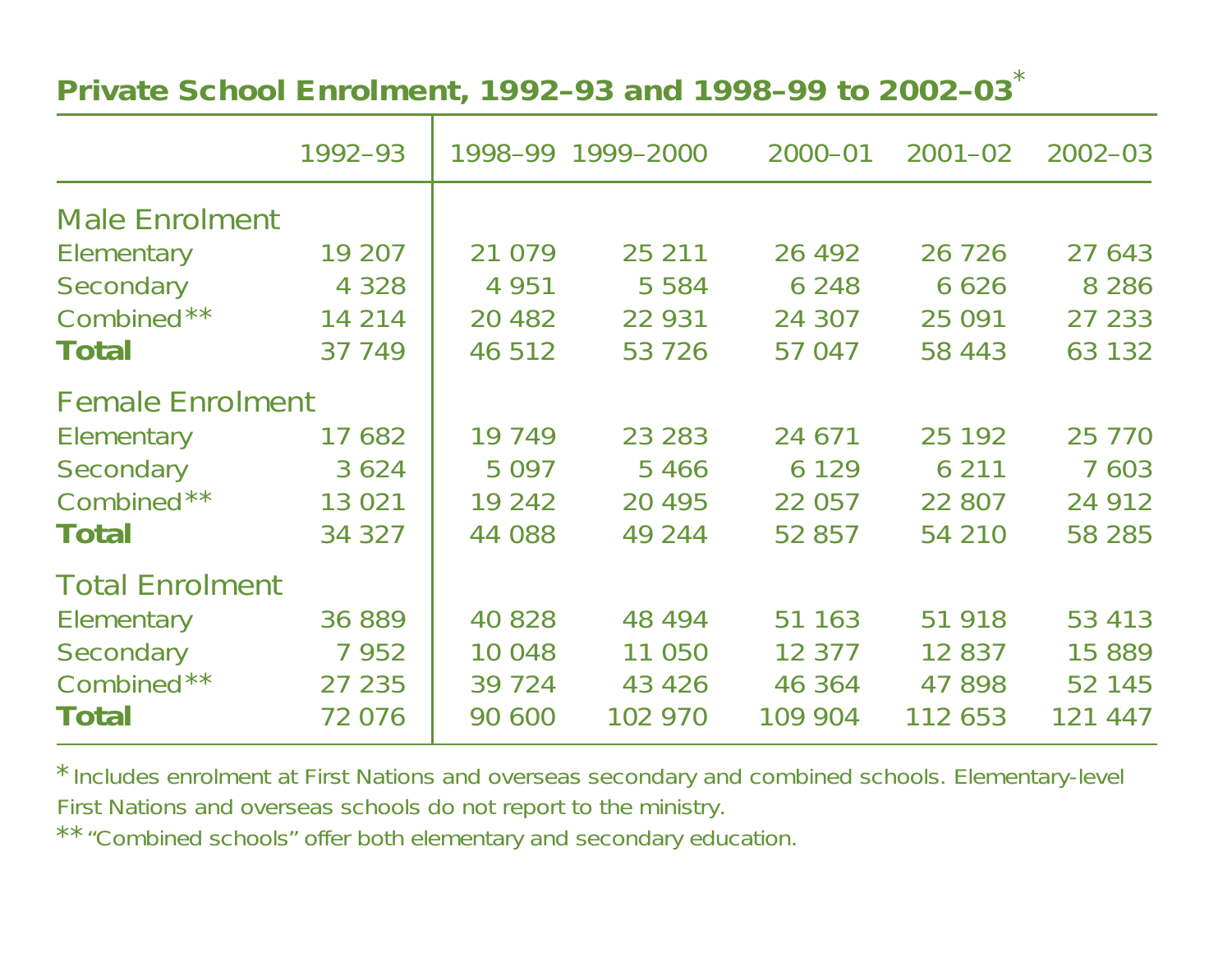#### Enrolment in French as <sup>a</sup> Second Language, 2002–03

|                                 | Core<br>Program | <b>Extended</b><br>Program | <b>Immersion</b><br>Program | <b>Total</b>  |
|---------------------------------|-----------------|----------------------------|-----------------------------|---------------|
| <b>Elementary</b>               |                 |                            |                             |               |
| Public                          | 507 786         | 6 4 0 5                    | 71 146                      | 585 337       |
| Roman Catholic                  | 268 632         | 18 201                     | 27 279                      | 314 112       |
| <b>Total</b>                    | 776418          | 24 606                     | 98 4 25                     | 899 449       |
| <b>Secondary</b>                |                 |                            |                             |               |
| Public                          | 70 117          | 4 603                      | 13 066                      | 87 786        |
| Roman Catholic                  | 24 745          | 2 9 3 1                    | 4 16 1                      | 31 837        |
| <b>Total</b>                    | 94 862          | 7 5 3 4                    | 17 227                      | 119 623       |
| <b>Elementary and Secondary</b> |                 |                            |                             |               |
| Public                          | 577 903         | 11 008                     | 84 212                      | 673 123       |
| <b>Roman Catholic</b>           | 293 377         | 21 132                     | 31 440                      | 345 949       |
| Total                           | 871 280         | 32 140                     | 115 652                     | 1 0 1 9 0 7 2 |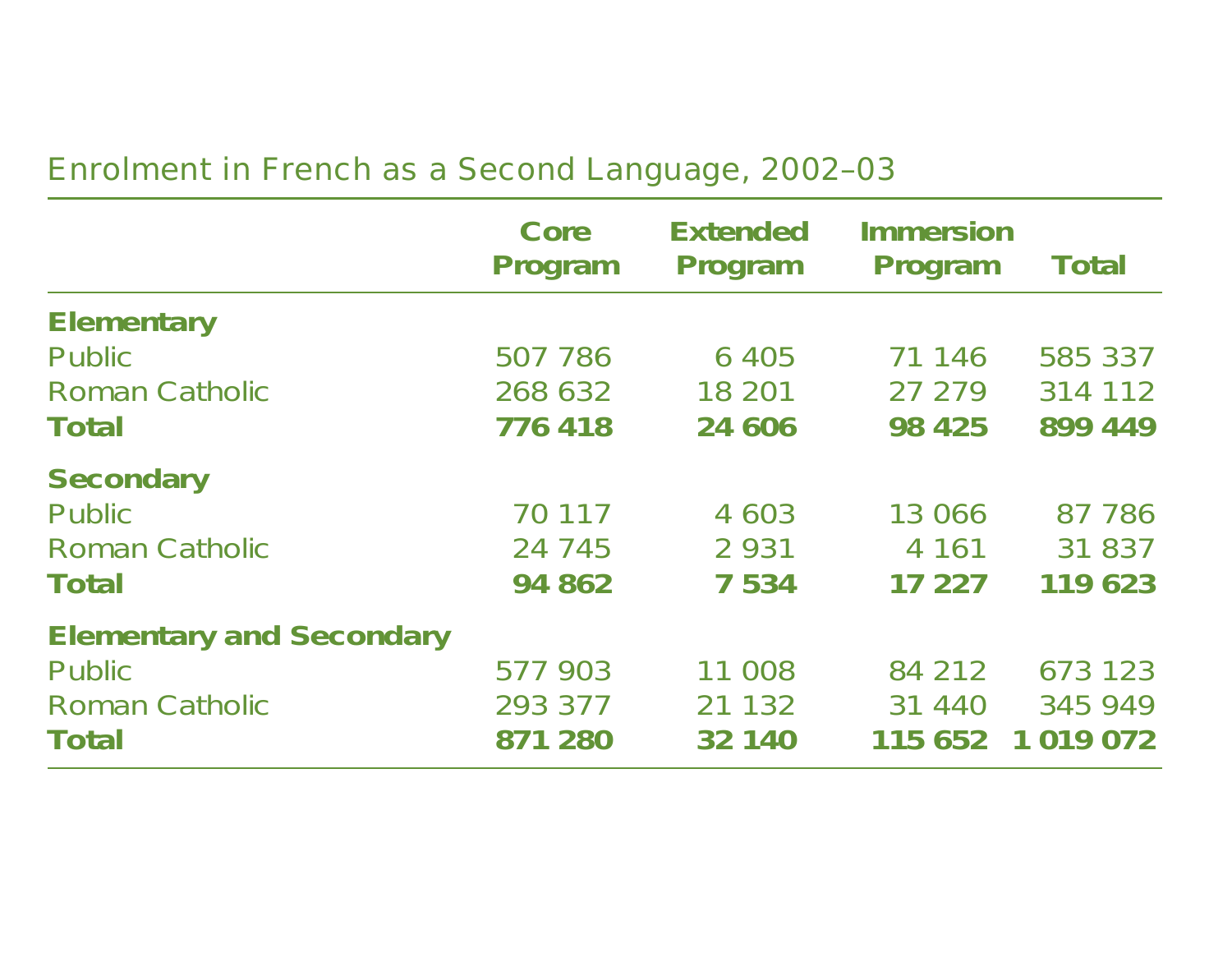#### **Adults in Secondary Day School, 1992–93 and 1998–99 to 2002–03**

|              | 1992-93  | 1998-99 | 1999-2000 | $2000 - 01$ | $2001 - 02$ | $2002 - 03$ |
|--------------|----------|---------|-----------|-------------|-------------|-------------|
| <b>Male</b>  |          |         |           |             |             |             |
| $19 - 21$    | 31 4 9 6 | 20 984  | 18 7 8 7  | 16 549      | 15 879      | 14 702      |
| 22 and over  | 18 877   | 3 3 6 3 | 2 7 1 9   | 2 4 0 4     | 2 5 3 2     | 2 4 8 8     |
| Total        | 50 373   | 24 347  | 21 506    | 18 953      | 18 411      | 17 190      |
| %            | 7.2%     | 3.5%    | 3.1%      | 2.7%        | 2.6%        | 2.4%        |
| Female       |          |         |           |             |             |             |
| $19 - 21$    | 18 608   | 13 203  | 12 045    | 10 722      | 10 309      | 9892        |
| 22 and over  | 29 442   | 6 9 4 7 | 5 9 8 1   | 5 5 3 8     | 4 8 6 9     | 5 0 4 9     |
| Total        | 48 050   | 20 150  | 18 0 26   | 16 260      | 15 178      | 14 941      |
| %            | 6.9%     | 2.9%    | 2.6%      | 2.3%        | 2.1%        | 2.1%        |
| <b>Total</b> |          |         |           |             |             |             |
| $19 - 21$    | 50 104   | 34 187  | 30 832    | 27 271      | 26 188      | 24 594      |
| 22 and over  | 48 319   | 10 310  | 8 700     | 7 9 4 2     | 7 4 0 1     | 7 4 3 7     |
| Total        | 98 4 23  | 44 497  | 39 532    | 35 213      | 33 589      | 32 131      |
| %            | 14.0%    | 6.4%    | 5.6%      | 5.0%        | 4.7%        | 4.5%        |

\*Percentage of total secondary school enrolment.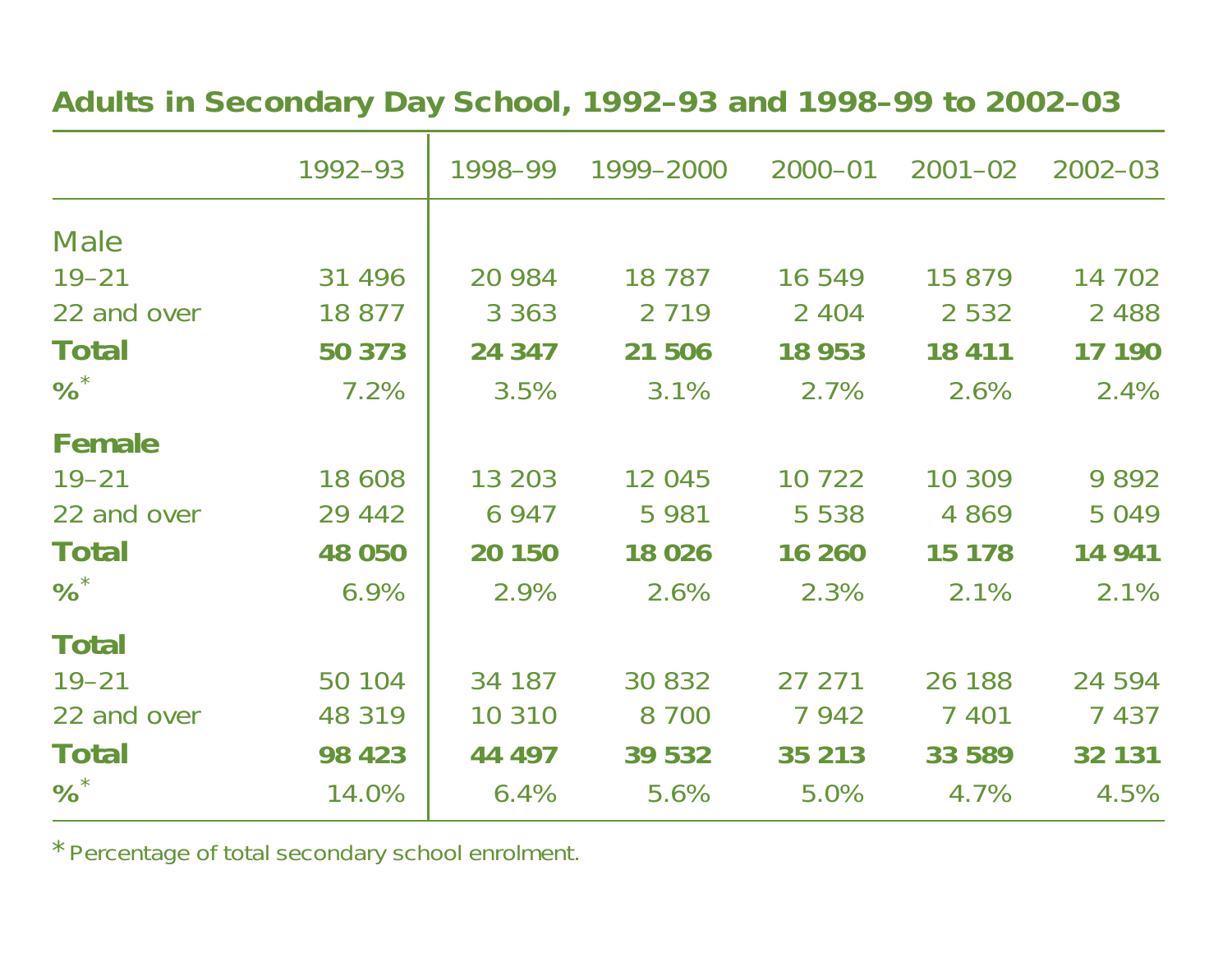| <b>Continuing Education Provided by School Boards, 2001-02*</b> |  |  |  |  |  |
|-----------------------------------------------------------------|--|--|--|--|--|
|-----------------------------------------------------------------|--|--|--|--|--|

|                                   | English | French  | Total   |
|-----------------------------------|---------|---------|---------|
| Secondary school credit           | 279 093 | 14 801  | 293 894 |
| Correspondence or self study      | 50 511  | 2 5 5 1 | 53 062  |
| Adult basic literacy and numeracy | 11 585  | 123     | 11 708  |
| English or French as a second     |         |         |         |
| language                          | 227 002 | 2 0 0 7 | 229 009 |
| Native as a second language       | 40      |         | 40      |
| Citizenship and official national |         |         |         |
| languages                         | 8 0 7 0 |         | 8 0 7 0 |
| Non-credit                        | 75 283  | 17      | 75 300  |
| <b>Total</b>                      | 651 584 | 19 499  | 671 083 |

\*Information is reported to the ministry after the completion of the school year (e.g., 2001–02 data are reported in 2002–03). The reporting year runs from September <sup>1</sup> to August 31. Figures include summer enrolments.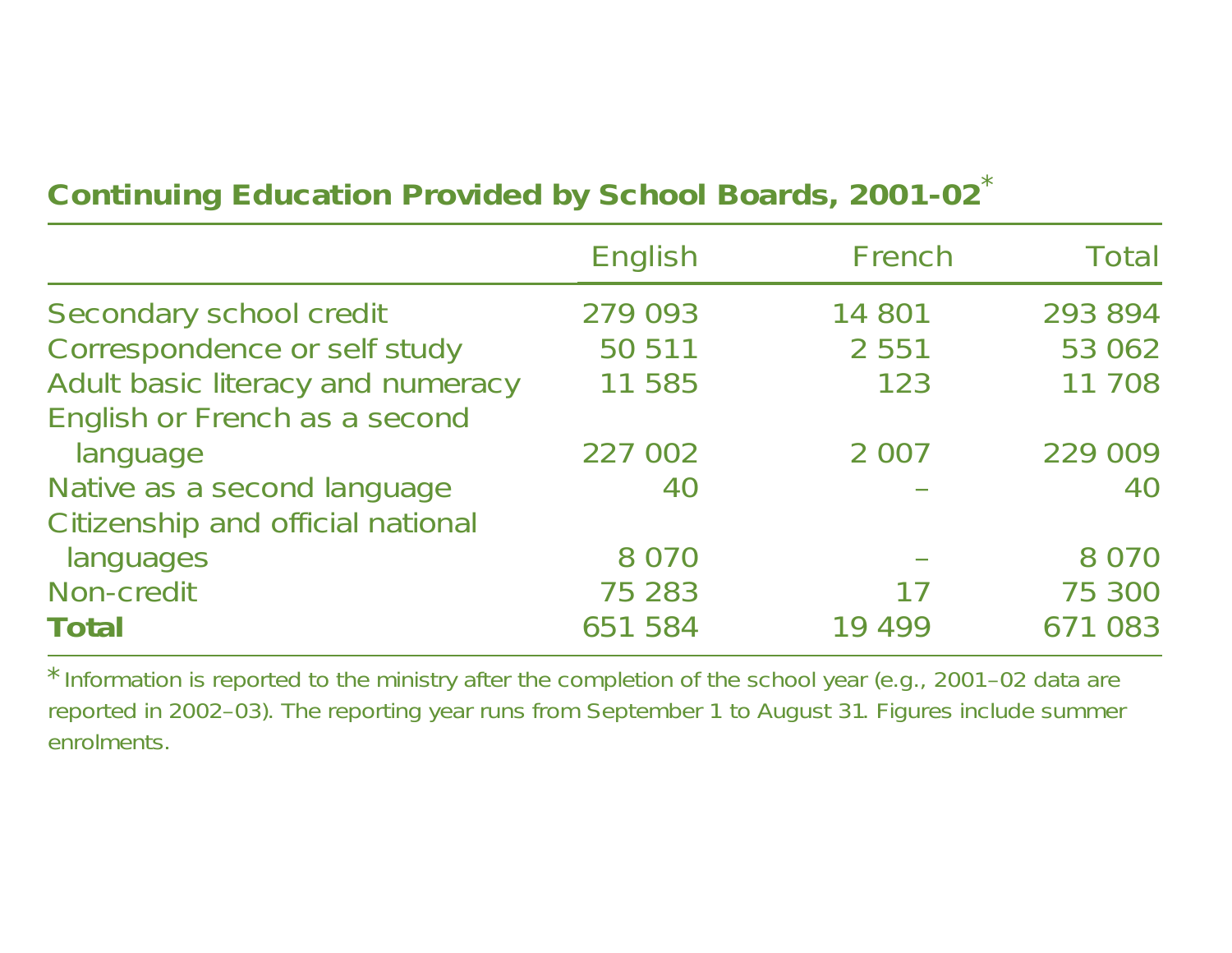#### Continuing Education Provided by School Boards, 1997-98 to 2001-02<sup>\*</sup>

|                          | 1997-98 | 1998-99  | 1999–2000** | 2000-01  | $2001 - 02$ |
|--------------------------|---------|----------|-------------|----------|-------------|
| Secondary school credit  | 253 718 | 261 040  | 193 287     | 248 434  | 293 894     |
| Correspondence or        |         |          |             |          |             |
| self-study               | 48 540  | 46 695   | 42 312      | 39 663   | 53 062      |
| Adult basic literacy     |         |          |             |          |             |
| and numeracy             | 22 334  | 17 542   | 10644       | 13 7 5 3 | 11 708      |
| English or French as a   |         |          |             |          |             |
| second language          | 146 794 | 189 168  | 120 736     | 174 739  | 229 009     |
| Native as a second       |         |          |             |          |             |
| language                 | 3 1 7 2 | 209      | 1 4 8 2     | 49       | 40          |
| Citizenship and official |         |          |             |          |             |
| national languages       | 31 923  | 18 7 7 6 | 8 1 4 3     | 5 0 0 7  | 8 0 7 0     |
| Non-credit               | 228 549 | 175 734  | 83 456      | 78 522   | 75 300      |
| <b>Total</b>             | 735 030 | 709 164  | 460 060     | 560 167  | 671 083     |

\*Information is reported to the ministry after the completion of the school year (e.g., 2001–02 data are reported in 2002–03). The reporting year runs from September <sup>1</sup> to August 31. Figures include summer enrolments.

\*\*Data for 1999–2000 do not include figures from the Toronto District School Board (TDSB), which were not available. The TDSB reported <sup>a</sup> total of approximately 198 000 students in 1998–99 and 122 000 students in 2000–01.